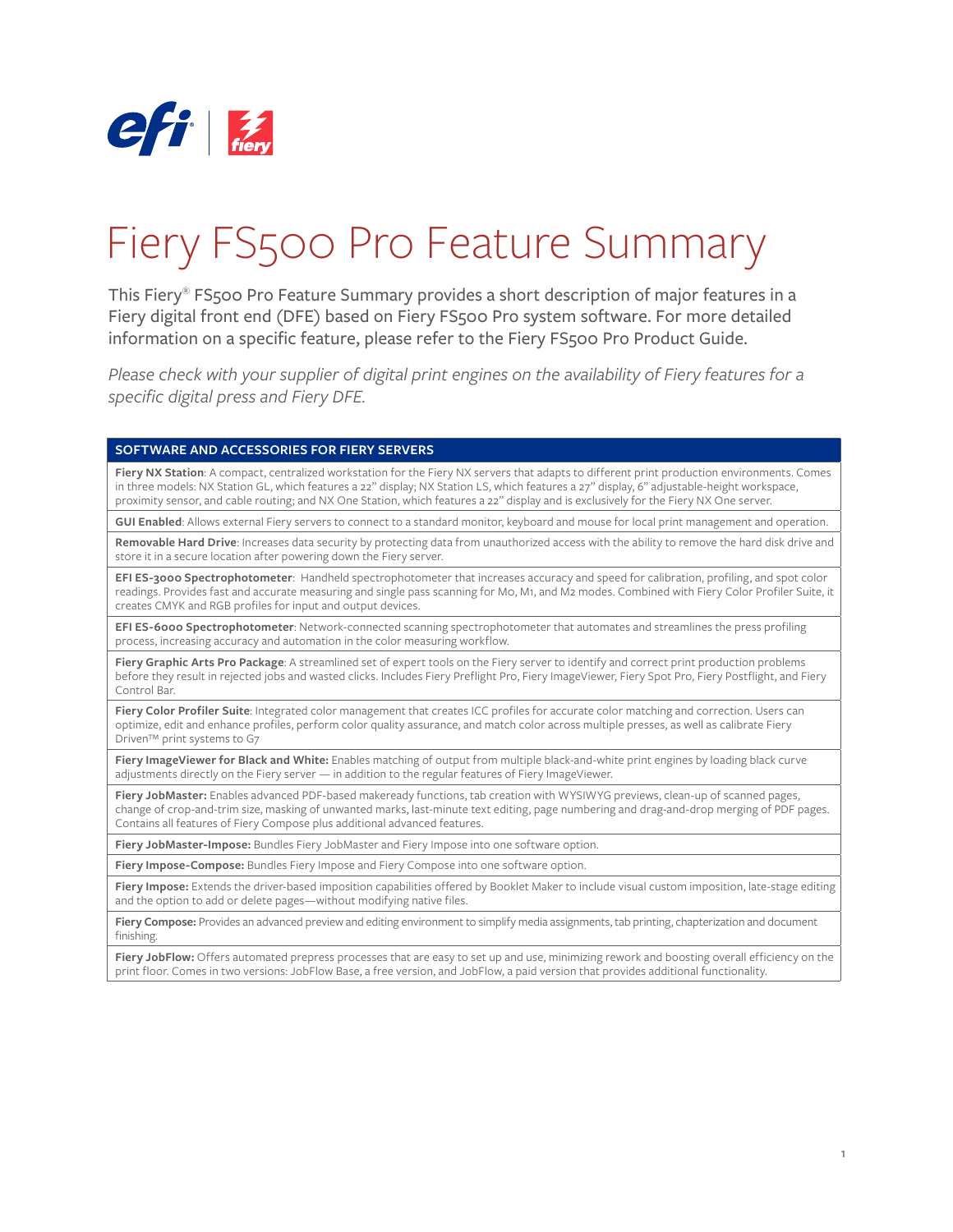

#### **SOFTWARE AND ACCESSORIES FOR FIERY SERVERS**

**EFI IQ:** Unlock the value of production data by connecting printers to EFI IQ, a suite of cloud applications to help you make better data-driven decisions. Use these free applications to visualize key production data and the current status of printers from IQ Dashboard, capture and transform print production data into actionable analytics to drive business improvement with EFI Insight, and stay connected with your print devices from your iOS or Android mobile devices with EFI Go**.** 

**EFI Manage:** An EFI IQ paid app to remotely standardize the server configuration for same model print devices, check system compliance and see printer status at a glance.

**EFI ColorGuard:** An EFI IQ paid app to produce consistent, accurate color at all times. ColorGuard helps re-calibrate and color-verify digital presses, share data across print operations, and monitor color performance over time.

**Adobe**® **Acrobat**® **Pro 2020 Kit:** Enables last-minute edits of PDF pages within Fiery Impose, Compose, or JobMaster.

**Fiery Hot Folders**: Automates the print job submission process with a PC or Mac client tool and drag-and-drop functionality. Ideal for batch processing of multiple files with the same print settings. Filters allow users to route jobs to a print server with predetermined settings.

**Fiery Virtual Printers**: Automates the "File-Print" print submission process, saves time and increases productivity. Enables administrators to create a specific configuration for an output device and present it to users as a printer. Relieves users of the repetitive task of configuring print settings for multiple jobs.

Fiery ColorRight Package: Includes essential graphic arts features such as Fiery Spot Pro, Fiery ImageViewer, Fiery Image Enhance Visual Editor, Fiery Control Bar, and Fiery Postflight for increased color and imaging control for embedded servers.

**Fiery Automation Package**: Includes essential productivity features such as Hot Folders, Virtual Printers, Rush Print, Fiery Preflight, Fiery JobFlow Base, and Fiery JDF for advanced job management and flexibility for embedded servers.

**Fiery JobExpert and PDF Processing Kit:** Includes access to Fiery JobExpert, enables native processing of PDF files using Adobe PDF Print Engine, and provides full support of PDF/VT-1 files. The kit also includes 4 GB of RAM.

**Fiery IPDS:** High-performance, IS/3 compliant IPDS solution. Enables print service providers to manage all data streams, such as IPDS, PDF, PostScript, and VDP formats such as PDF/VT, PPML and VIPP (Xerox servers only) from one single interface. Available on an engine-specific basis.

*Try Fiery software for free at* [fiery.efi.com/freetrials.](http://fiery.efi.com/freetrials) *Experience the full power of your Fiery digital print server with free trials of Fiery workflow software.*

## **FIERY SERVER CERTIFICATIONS**

**Idealliance Digital Press System Certification:** The program consists of testing and certification in areas of color, print properties and print production. The program considers the entire press system, including the digital front-end, print engine, and paper. Idealliance certifies that the digital press systems meet or exceed established industry tolerances for excellence in the areas of Colorimetric Accuracy, Uniformity, Repeatability, Durability, and Registration, and are therefore officially awarded Idealliance Digital Press Certification. Certification details can be found at [resources.efi.com/idealliance](http://resources.efi.com/idealliance)

Fogra Validation Print System (VPS): This certification is aimed at digital printing system providers and serves as proof of the conformity of their product with the criteria of ISO 12647-8 (Validation Print). The certification comes with a certificate and a FograCert logo in addition to the technical test report, which shows the product's conformity to ISO 12647-8. Certification details can be found at resources.efi.com/fogra

**JDF Certified:** Saves time and money when integrating new software and equipment into a production workflow. All Fiery external servers and embedded Fiery servers with the Fiery Automation Package are [certified as JDF compliant](https://www.printing.org/jdf-certified-products) by CIP4 and Printing Industries of America.

Fiery Central: Improve digital print production capacity, turnaround and productivity by centralizing control of print job management across multiple production systems.

**Fiery VUE:** A visual, interactive desktop printing application that produces professional-looking, finished print materials quickly, easily and costeffectively. Download at [www.efi.com/fieryvue.](http://www.efi.com/fieryvue)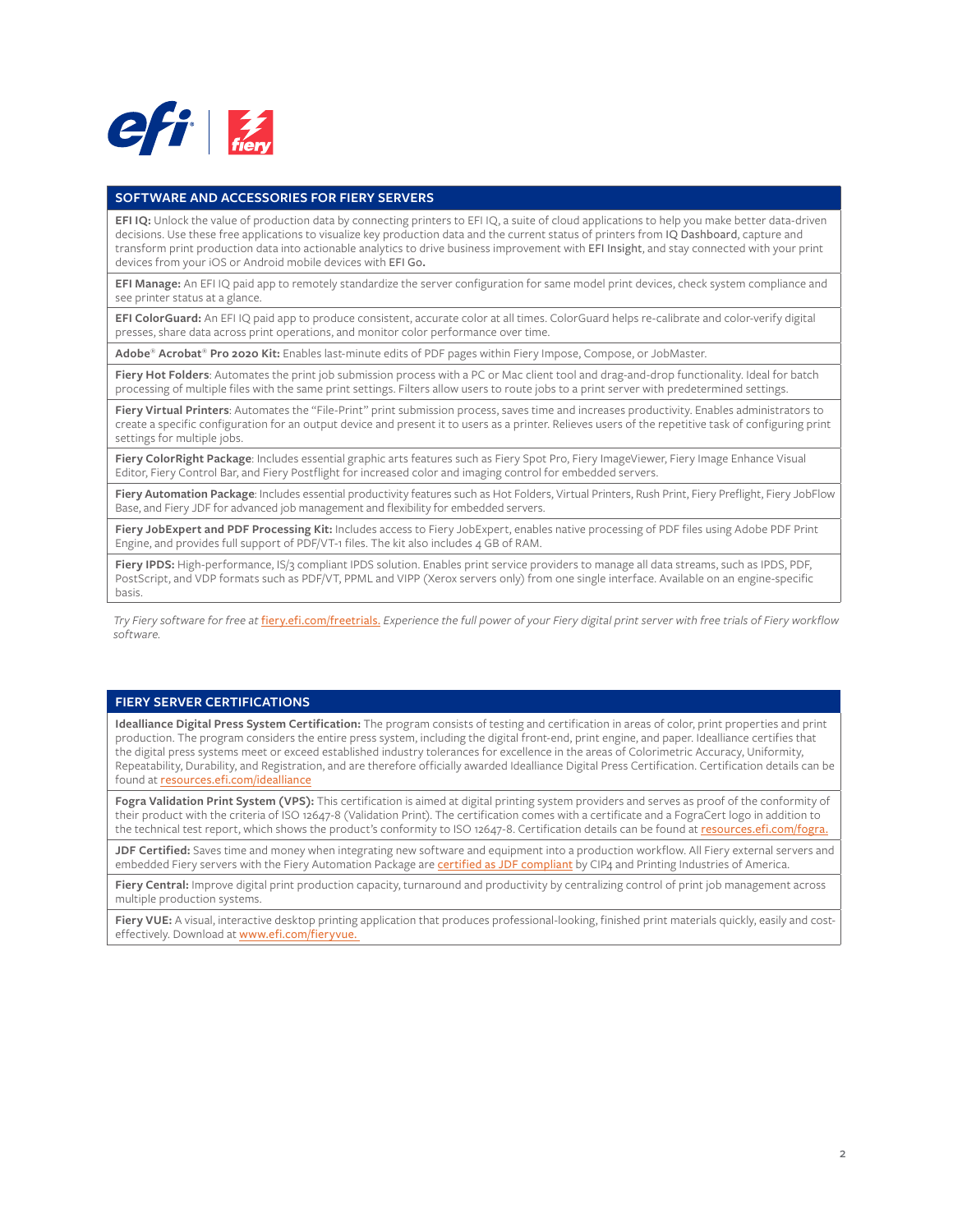

# Provides performance and automated workflows that maximize printer throughput

#### **PRODUCTIVITY**

**Fiery HyperRIP:** Offers a unique parallel processing technology that enables blazing-fast RIP speeds. Two HyperRIP modes (for single and multiple jobs) can increase RIP speed up to 55%, helping to achieve uninterrupted production and avoid lost production time.

**Rush RIP:** Works with Fiery HyperRIP multiple job mode to immediately RIP a single job without interrupting other currently RIPping jobs.

**Spool-RIP-Print Simultaneously:** Offers the fastest output delivery by performing spooling, RIPping and printing of a single- or multi-page job or of multiple jobs at the same time.

**Server Presets:** Saves commonly used Job Properties centrally, and shares them with all Fiery server users through all workflows. Automates selecting and using Job Properties for commonly used applications, saving time and maximizing productivity.

**Proof Print:** Allows users to produce a single copy of a job without changing the copy count.

Force Print: Eliminates the need to re-submit and re-RIP a job in the print queue by forcing it to print on any media size available in any tray at that time.

**Rush Print:** Eliminates the need to stop and restart production when one job needs to be printed right away. Prevents waste by allowing operators to resume and finish a job that was paused during printing instead of having to cancel and discard the previously printed portion of the job.

**Rush Process and Hold:** Allows a job to be processed right away and sent to the Held queue without canceling currently processing jobs.

**Print/Process Next:** Allows the operator to pick the next job to process or print immediately after the job that is currently printing or processing.

**Sample Print:** Enables the operator to monitor engine output quality while the engine is in full production by printing extra pages to an easily accessible output tray. Increases productivity by avoiding production halts.

**Suspend on Mismatch:** Decreases downtime by suspending a job in the print queue when there is a problem, such as printer out of paper, finisher disconnected or output destination full.

**Fiery Smart Estimator:** Provides a cost estimate for toner or ink usage before printing a job. The estimate is done by the Fiery server and is based on the raster data of the RIPped jobs. Available on an engine-specific basis.

**Print Time Estimation:** Provides a print time estimate for print jobs to enable better planning and scheduling.

**Sequential Printing:** Enables Fiery servers to integrate into workflows that require jobs to be finished based on the order in which they were submitted. It does this by printing jobs following one another in a first-in-first-out (FIFO) order.

**Strict Ordered Printing:** Ensures jobs print in the order they are listed when selected to print from Fiery Command WorkStation. It offers a predictable order of the printed output to guarantee a streamlined finishing and distribution processes.

**Fiery FreeForm™ Plus:** A proprietary Fiery VDP format available within the Fiery FreeForm Create application that delivers improved usability and VDP capabilities.

**Fiery FreeForm Create:** A free, stand-alone visual VDP creation application to quickly and simply personalize files and add variable elements with just a few clicks. Download at [www.efi.com/f](http://www.efi.com/freeformcreate)reeformcreate.

**PPML compatibility:** Supports the PPML 3.0 VDP format, which supports in-RIP transparency flattening as well as transparency within the PDF layer and between layers. Available for external Fiery servers only.

**VPS compatibility:** Supports the Creo variable print specification (VPS) VDP format. Available for external Fiery servers only.

**PDF/VT-1 compatibility:** Supports the PDF/VT-1 VDP format. The Fiery server detects records defined in the PDF/VT job and caches reusable XObjects, which enables the Fiery server to RIP repeated elements only once, then cache them. Available for external Fiery servers and embedded Fiery servers with the Fiery JobExpert and PDF Processing Kit.

**PDF/VT-2 compatibility:** Provides a performance improvement over PDF/VT-1 files with the ability to refer to resources through a file search path so that they can be processed inline, but the overall PDF/VT file size being transferred is reduced. Available for external Fiery servers only.

**Optimized PDF and PS:** Processes PDF XObjects just once for the entire job. RIPped versions of these elements are cached to be used any time the XObject is needed in a page, allowing the Fiery system to reduce processing time.

**VDP Record and Set Level Finishing:** Increases automation of the output process and reduces the number of manual offline steps in production by applying finishing options to each individual record inside a VDP job.

**VDP Record Range Printing:** Reduces time and waste by allowing the user to print a selected set or sheet of records from a VDP job. This simplifies record reprinting. Reprinting sets allows for easier cutting and stacking.

**Set Page Device:** Automatically prints embedded Set Page Device (SPD) commands from specialized applications that require dynamic mixed media or data-driven mixed media—eliminating the need for operator intervention.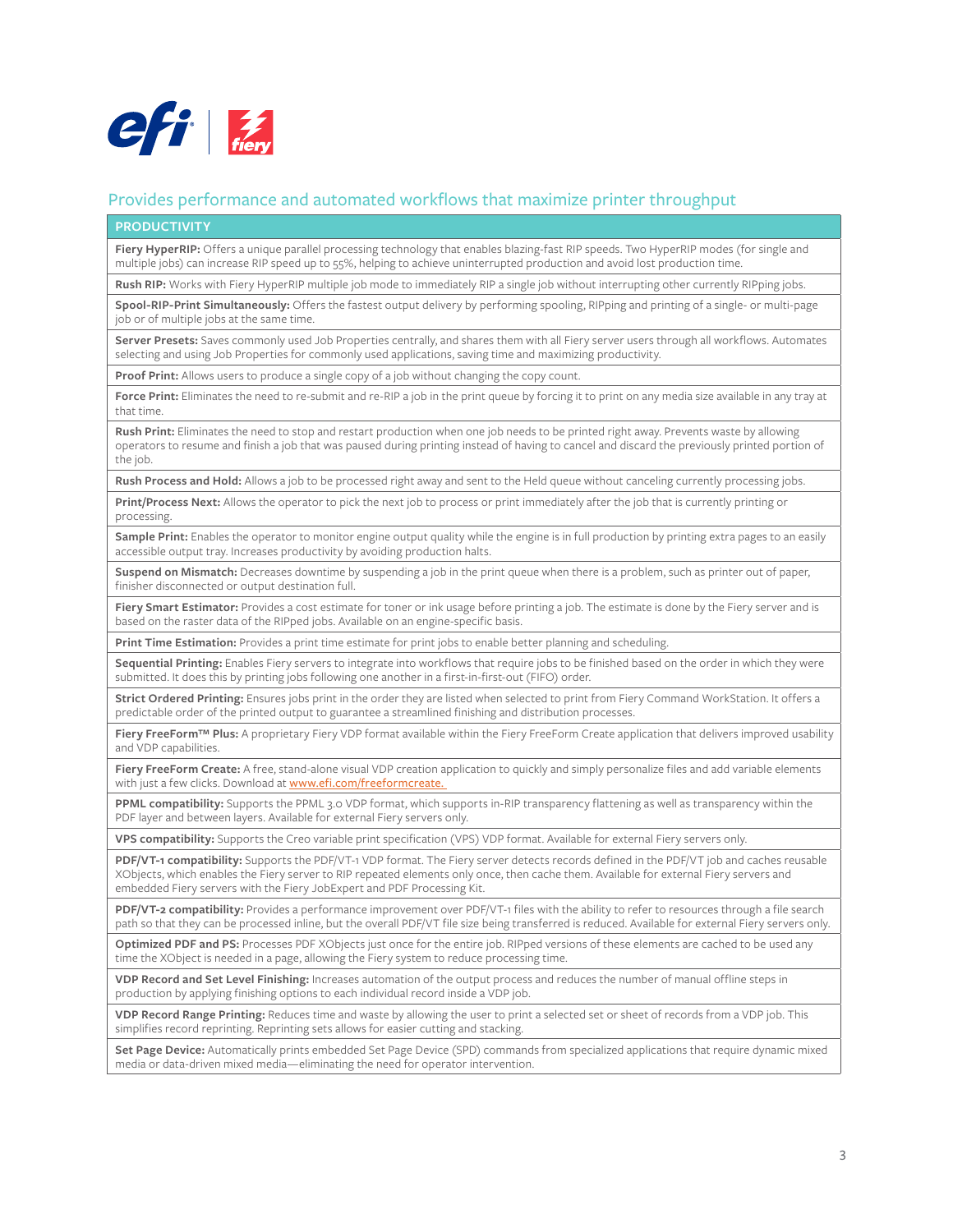

## Delivers the best imaging technology with accurate and consistent color

#### **COLOR & IMAGING QUALITY**

**Profile Manager for ICC Profiles**: Provides users with downloadable ICC source, simulation, output or device link profiles to use with the Fiery Profile Manager for complete control over source color spaces, press simulations and printer output.

**PANTONE® Libraries:** Fiery servers use licensed Pantone libraries to match Pantone colors. They include the latest PANTONE Formula Guide, PANTONE PLUS, PANTONE FASHION, HOME + INTERIORS, and PANTONE GOE libraries.

**HKS, DIC and TOYO Ink Spot Color Libraries:** Define spot colors used primarily in Europe (HKS) and Asia (DIC and TOYO). The color conversion tables are used by the Fiery server to transform a spot color to CMYK to give the closest match to these spot colors.

**Fiery TrueBrand™:** Provides an easy way to print accurate brand colors from RGB-only applications such as Microsoft Word and PowerPoint. Available on an engine-specific basis.

Fiery Spot-On: Standard spot color management tool on the Fiery server. Enables creating and editing of custom spot colors, creation of substitute colors, ability to print a swatch book, and capturing spot colors with a spectrophotometer.

Fiery Spot Pro: Powerful spot color management tools that deliver consistent, accurate brand colors. Build and manage spot color libraries, create and customize spot colors, and ensure color-standard conformity.

**Spot Color Group Priority:** Allows users to set which spot color library takes priority for a given job.

**Fiery Color Profiler Suite Integration:** Offers quick access to Color Profiler Suite profiling tools directly from the Command WorkStation® interface.

**Optimized RGB Transparency:** Enhances the print quality of PDF files that include overlapping RGB elements defined with transparency by accurately rendering and printing the expected colors.

**PDF/X Output Intent:** Supports and guarantees full compliance with the PDF/X Output Intent standard specifying the intended output profile of the file. Fiery servers find this information contained in PDF/X files and apply the appropriate color transformations.

**Auto Trapping:** Automatically corrects many artifacts, such as white lines or halo effects where two colors touch, caused by engine misregistration in any document type, including Microsoft Office documents.

**Composite Overprint for Spot and CMYK Colors:** Allows objects specified to overprint in composite PostScript and PDF files to print correctly.

**Grayscale Composite Overprint:** Allows overprints, drop shadows and transparencies in color print jobs to render accurately in grayscale mode.

Raster Curve Editor: Provides a way to make late-stage color curve edits directly from Job Properties. Not available for Fiery A20 servers.

**Fiery JobExpert:** Analyzes incoming PDF files and dynamically chooses the optimal print settings to achieve the highest quality while optimizing production time.

Fiery Preflight: Increases productivity and eliminates costly errors at the printing stage by checking fonts, spot colors, low-resolution images, hairlines below threshold, overprints and PostScript errors.

**Fiery Preflight Pro:** Provides the ultimate set of PDF quality control checks to ensure files will print as expected. Verify file compliance to industry standards, and view any errors in the visual Preflight Pro Report.

**Fiery Postflight:** Delivers color-coded job diagnostic reports to quickly and easily identify potential printing issues such as mixed source colors and spot colors.

Fiery Control Bar: Provides a tool for color quality control by placing the Ugra/Fogra Media Wedge, an industry standard color bar, on every printed page. Also prints details of job settings.

Fiery ImageViewer: Enables full-resolution print data previews in Fiery Command WorkStation so users can see exactly how the job will look before printing. Saves time and reduces waste from print mistakes. Replace specific color tints throughout a document, on a selected page, or in a selected area.

Fiery Dynamic HD Text and Graphics: Enables printed output to preserve fine detail in text, vector, and knock-out elements to improve and sharpen edge quality even when printing at standard resolution. Available on an engine-specific basis.

**Fiery Image Enhance Visual Editor:** Provides an interactive tool for adjusting images in a job individually, without opening and editing the file in the originating application. New saturation and definition controls sharpen images and enhance flesh tones for greater color control and accuracy.

**Image Smoothing:** Improves overall image quality by smoothing low-resolution images and the gradation transitions in line art.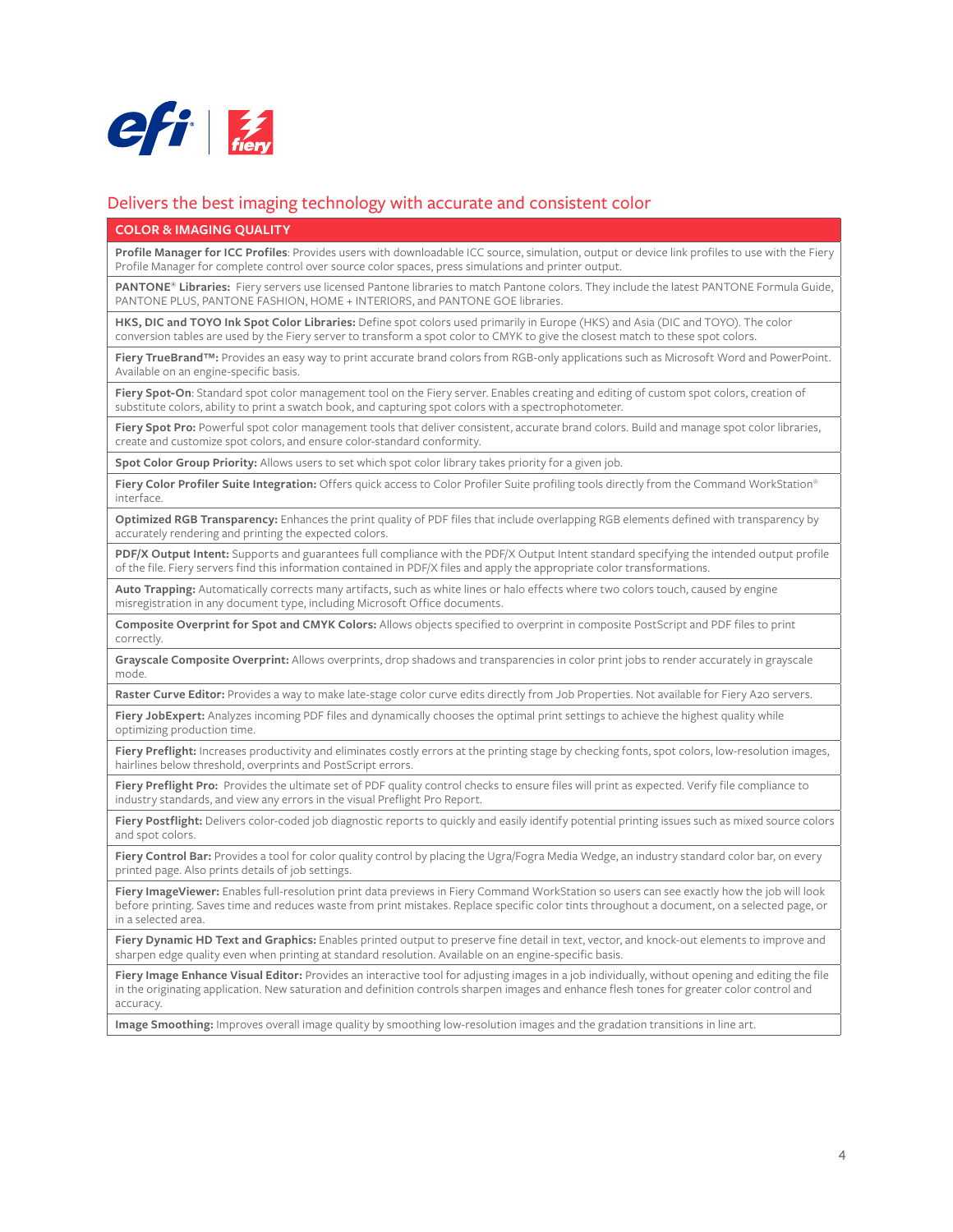

#### **COLOR & IMAGING QUALITY**

**Text and Graphics Quality:** Increases output quality, achieving better definition for a sharper and smoother black text and line art with minimized jaggies.

**Black Custom Screening:** Increases the perceived output resolution and significantly improves image quality using EFI screening technology.

**Fiery Calibrator:** Corrects for the print engine's current color behavior and provides consistent color over time.

**Job-based Calibration:** Increases color consistency by calibrating for a specific job and its associated media and profiles.

**Calibration Guard:** Provides calibration status, warnings and alerts to promote calibration. If a calibration has expired, the Calibration Guard can prevent jobs from printing to ensure color consistency in every job.

**Fiery Edge factory profiles:** Fiery Edge color profiling technology pushes Fiery Driven™ printers to the limit of their color and imaging capabilities. Produce smoother color transitions, richer blacks with superior shadow detail and definition, more accurate blues and reds, and access to more controls to boost color where it matters.

## Enables profitable production of high-value products through leading job prep and management

#### **MANAGEMENT**

**Fiery Command WorkStation™**: Manage print jobs faster and boost print production with the most popular production print job management solution in the industry. The intuitive interface connects to all Fiery Driven printers from a single interface.

**Fiery Go:** Allows operators to manage and monitor Fiery Driven printers from anywhere using iOS or Android devices.

**Fiery Ticker:** Runs directly on the Fiery server to provide status of one or more Fiery servers at a glance, with visibility from across a room.

**Mixed Media Attributes Setting:** Automates process to print finished documents with minimal operator intervention using mixed media, subset finishing and tabs.

**Tab Shift:** Shifts certain pages 0.5 inches (12.7 mm) horizontally, making it possible to print the predefined tab text on the tab ear.

**Insert Tab:** Allows users the flexibility to add tabs (and text on tabs) at the last possible stage of the print submission process.

**Media-Defined Profiles:** Offers easy-to-relate color profiles for each media to achieve the best quality color output.

**Booklet Maker:** Allows users to print multiple pages of a print job, from most applications, in a booklet style—without the need for more advanced imposition programs.

**Paper Catalog:** Stores attributes of the media stock at the production site. The JDF-based centralized paper database facilitates media selection at job submission by associating media entries with the media stock loaded at the print engine.

**Pad Printing:** Duplicates a single job as many times as defined to create one finished pad. Allows simple assembly of printed pads with back cover. Pads can be offset in output tray for easy separation for offline binding, minimizing manual collation.

**Copy Numbering:** Adds a simple copy number watermark that repeats over the pages of a job. It is useful for legal and government documents to provide identification, copy protection, and automatic consecutive numbering of pages.

Fiery Remote Scan: Enables engine platen to be used as a high-resolution scanner. Scans files to a mailbox, or they can be retrieved directly from a client.

**Booklet Imposition:** Creates unlimited quantity of imposition templates and applies them automatically through Fiery Command WorkStation Job Properties.

**Gangup Imposition:** Offers traditional, unique, repeat and other gangup imposition styles for VDP and non-VDP jobs.

**VDP Imposition:** Enables multiple records, including records of variable length, to be imposed in specific sequences to produce a variety of materials such as booklets, books, coupons and business cards.

**Imposition Automation:** Reduce touchpoints and save time producing similar job layouts. Use Fiery Impose templates with any of the job submission methods such as Hot Folders, Virtual Printers, presets, and Fiery JobFlow.

**Offline Finisher Integration:** Increases productivity by enabling post processing with offline finishers by printing preconfigured barcode and registration marks on a page.

**Customizable Trim and Fold Marks:** Allows custom definition of the length, width and color for trim and fold marks of imposed jobs.

**Mixed Finishing Sets:** Reduces labor costs by allowing users to specify different finishing options among different subsets.

**Edit with Acrobat:** Enables last-minute changes to text, spot colors or images in PDF documents, without returning to the original file. Requires the Adobe Acrobat 2020 Kit or your own Adobe Acrobat subscription.

**Reorder/Delete/Merge Pages:** Creates a new job by merging digital and scanned documents. Deletes, moves, adds and duplicates pages.

**Insert Scan:** Enables powerful document assembly by allowing operators to use any TWAIN scanner to scan hard-copy pages for insertion into a document.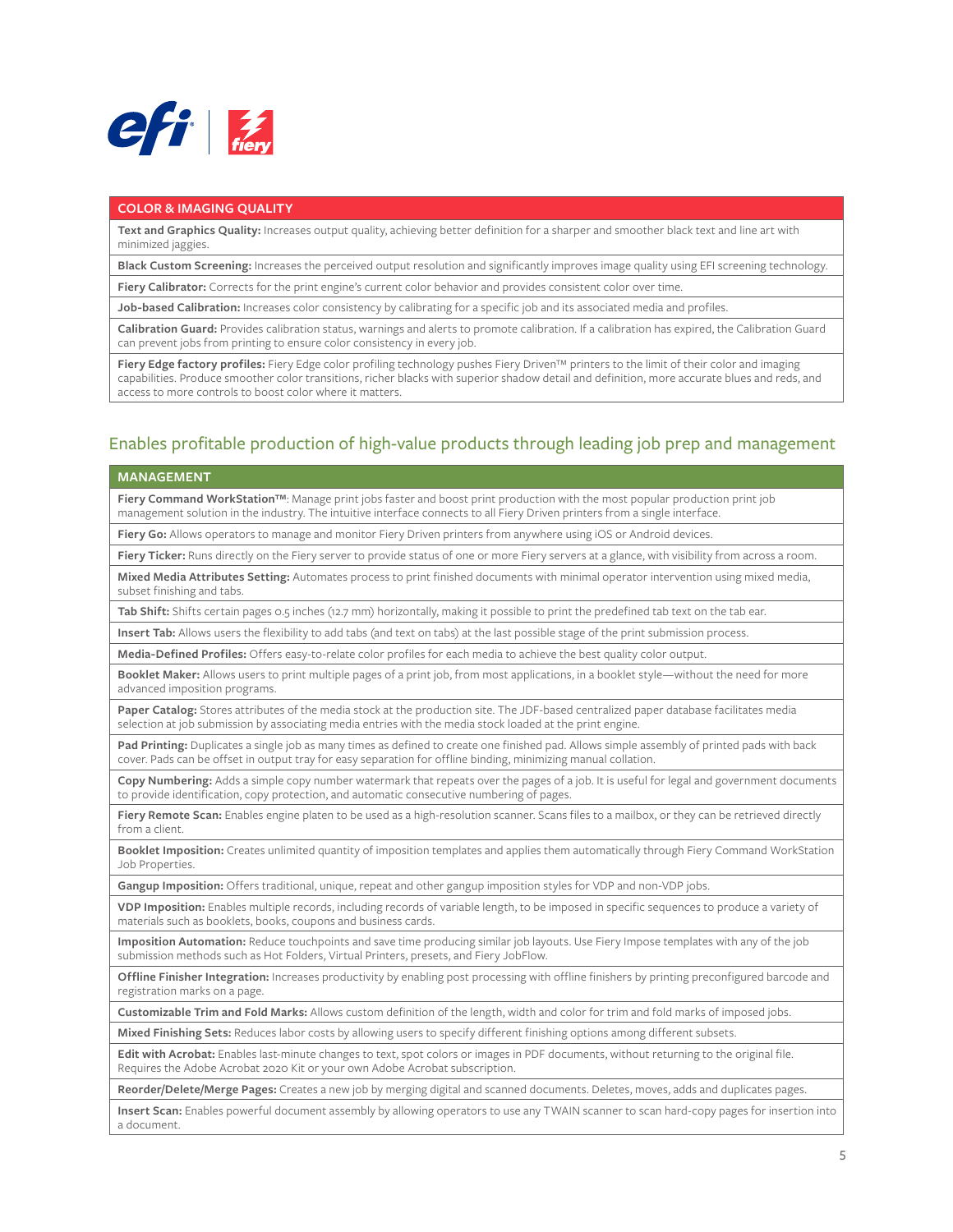

#### **MANAGEMENT**

**Masking:** Allows quick and easy last-minute changes and edits by masking unwanted content such as pre-existing page numbers or hole punch marks.

**Page Edit: Define/Crop Trim Boxes:** Modifies or applies crop and trim box sizes.

**Convert to Grayscale:** Allows operators can easily specify any page or sheet surface to print in black and white during the makeready stage. This saves on click charges and easily fulfills the designer's intent for a printed piece.

**Advanced Page Numbering and Stamping:** Allows operators to create unique numbering sequences for one or multiple sections, using a combination of custom text, formats and macros. Adds page numbers, can skip page numbers for inserts and tabs, and includes page number templates for predefined numbering styles. Customize a job quickly without requiring a designer by adding company logos, watermarks, and graphics.

**Auto Tabs:** Creates tab sheets, places them in the right location and populates the tab ear content automatically by using text from the bookmark links of PDF documents.

**Advanced Tab Editing:** Specifies and previews tab ear settings and content that can include images, color background, logos and three lines of formatted text.

**Bleed Edge Tabs:** Allows users to produce fully finished long documents with well-defined sections without the need to use special tab media.

**Multi-Bank Tabs:** Allows the use of two tab styles in a single document. It identifies chapters and subchapters in long documents such as books and manuals.

# Offers versatility to fit in any environment with reliable system operation

## **CONNECTION**

**Adobe® PDF Print Engine Support:** Integrates Adobe PDF Print Engine rendering technology to provide a native PDF end-to-end workflow. Improves the consistency and flexibility of the printed output from design to output in digital and offset print solutions. Updated with enhancements and service releases on an ongoing basis.

Fiery Direct Mobile Printing: Provides wireless printing for Apple mobile devices using the native iOS print function. Users do not have to use an app, and the list of available Fiery Driven printers automatically appears on the Apple device.

**Graphic Arts Filters:** Seamlessly integrates with third-party workflow and prepress solutions by importing EPS, PDF/X, TIFF, and JPEG.

**Fiery JDF Technology:** Enables built-in JDF workflow support to streamline processes from job submission to output. Integrates with other EFI solutions, including Fiery Central, EFI MarketDirect StoreFront® and EFI MIS/ERP business software, so that job information can flow through systems faster and more efficiently.

**EFI Pace™ and EFI PrintSmith Vision Integration:** Offers complete visibility into business performance through a browser-based, scalable and customizable print management information system (MIS) solution for estimating, planning and scheduling jobs; data collection; accounting; sales management and eCommerce. This integration helps reduce costs and provides critical information.

**EFI MarketDirect StoreFront® Integration:** Provides a scalable, Web-to-Print eCommerce solution. Includes a shopping cart, pricing options, approvals, job ticketing, tracking and status, an unlimited number of brandable storefronts, bi-directional integration to Fiery servers, and content and file management capabilities.

**Kodak® Prinergy™, Heidelberg® Prinect® and Agfa® Apogee™ Workflow Integration:** Uses Fiery JDF technology to allow customers to manage and submit jobs to one or more Fiery Driven digital print engines from the same familiar user interface.

**Cost Accounting Integration:** Saves time and prevents errors by providing accurate job accounting data for prints processed through Fiery servers. Embeds cost data in the print stream, which can be automatically intercepted and fed to any third-party accounting system, eliminating the need for manual data entry.

**Job Cost Tracking:** Configures the print driver to record the accounting information included in the print job.

**Fiery API:** Allows customers to rapidly develop unique apps and tools that integrate with the Fiery server for specific business needs on a variety of desktop or mobile platforms, including Windows®, macOS, iOS and Android.

**System Update:** Keeps the Fiery server up to date by periodically contacting the EFI update server on the Internet and automatically downloading updates. The administrator can also initiate updates manually.

**Fiery auto-recovery:** Automatic procedures to reinstate the Fiery server to increase uptime, along with reducing field service and support calls.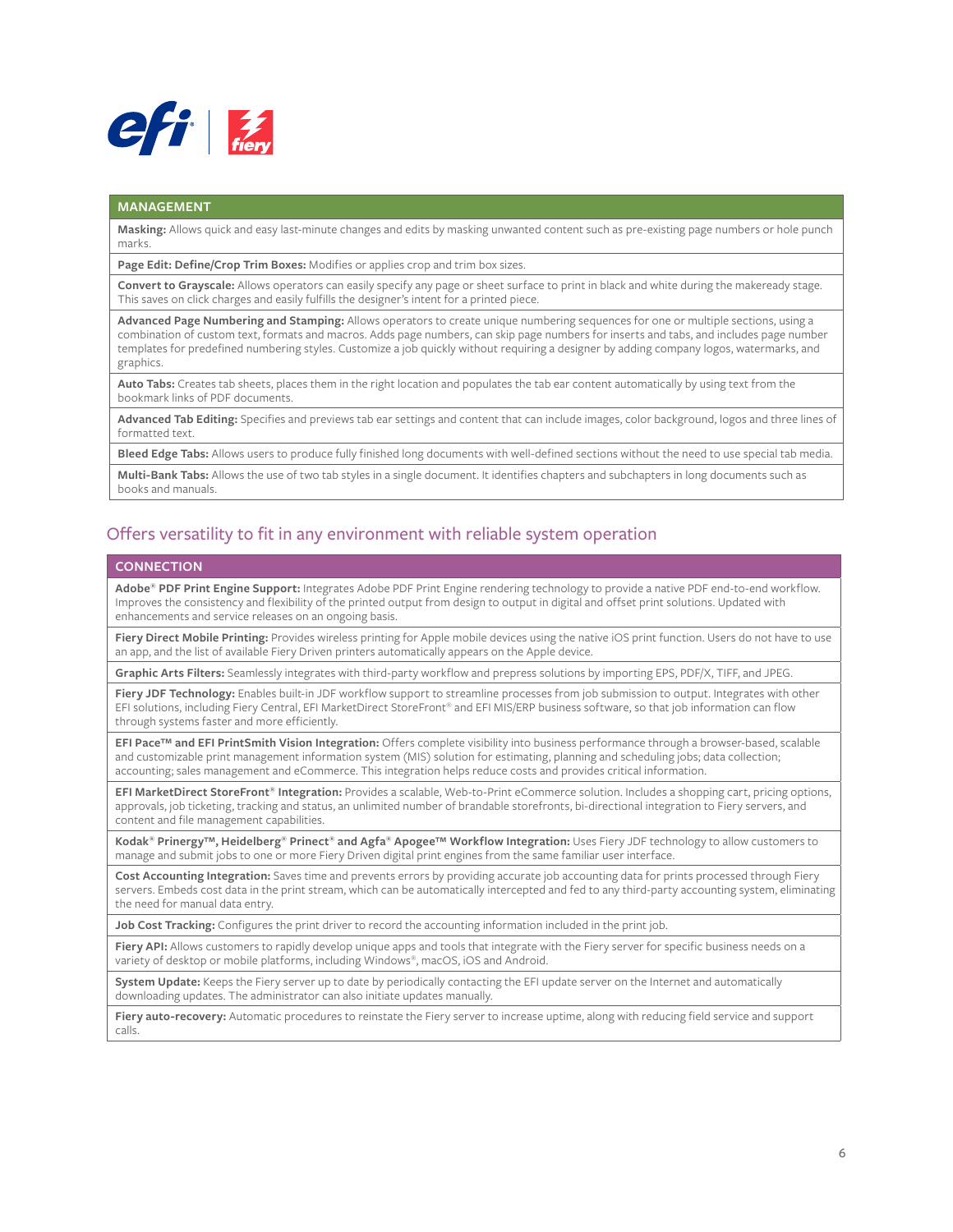

#### **CONNECTION**

**Fiery System Restore:** Allows administrators to back up the Fiery server for quick recovery. It offers an automatic backup process that can be scheduled using WebTools or Fiery QuickTouch.

**Fiery Installer Builder:** Manages the download of a complete Fiery software and operating system image to reinstall software on the Fiery server using the USB port or a network installation.

**Re-install only Fiery software:** Offers the ability to re-install the Fiery software separate from the Windows operating system. Makes servicing and supporting Fiery servers easier by reducing Fiery software installation time.

**Security Profiles:** Offers pre-defined security recommendations based on different risks and threat levels to safeguard the Fiery server. Individual security settings can be modified using Fiery WebTools or Fiery Setup Wizard.

**User Data Encryption:** Provides an extra level of protection against data theft. Encrypts user data such as user configuration, user jobs, scan jobs, logs, and local backup image.

**Port Blocking:** Increases security by configuring restricted access to the Fiery server using the specified ports.

Secure Printing (from Fiery LCD): Protects viewing of private documents by requiring a job-specific password at the Fiery server before printing a document.

**Secure Erase:** Removes the content of a submitted job from the Fiery server's hard disk drive whenever a Fiery function deletes a job. When a job is deleted, each job source file is overwritten three times using an algorithm based on the US DoD 5220.22-M data wipe method.

**IPv6 Support:** Adheres to IT standards with support for the latest revision of the Internet Protocol.

**SSL Support:** Provides a secure connection for data transmission between the client and the Fiery server. Uses the latest cryptographic protocols available.

**Security Audit Log:** Allows Fiery administrators to collect security-related events in a format that can be integrated with third-party Security Information and Event Management (SIEM) solutions.